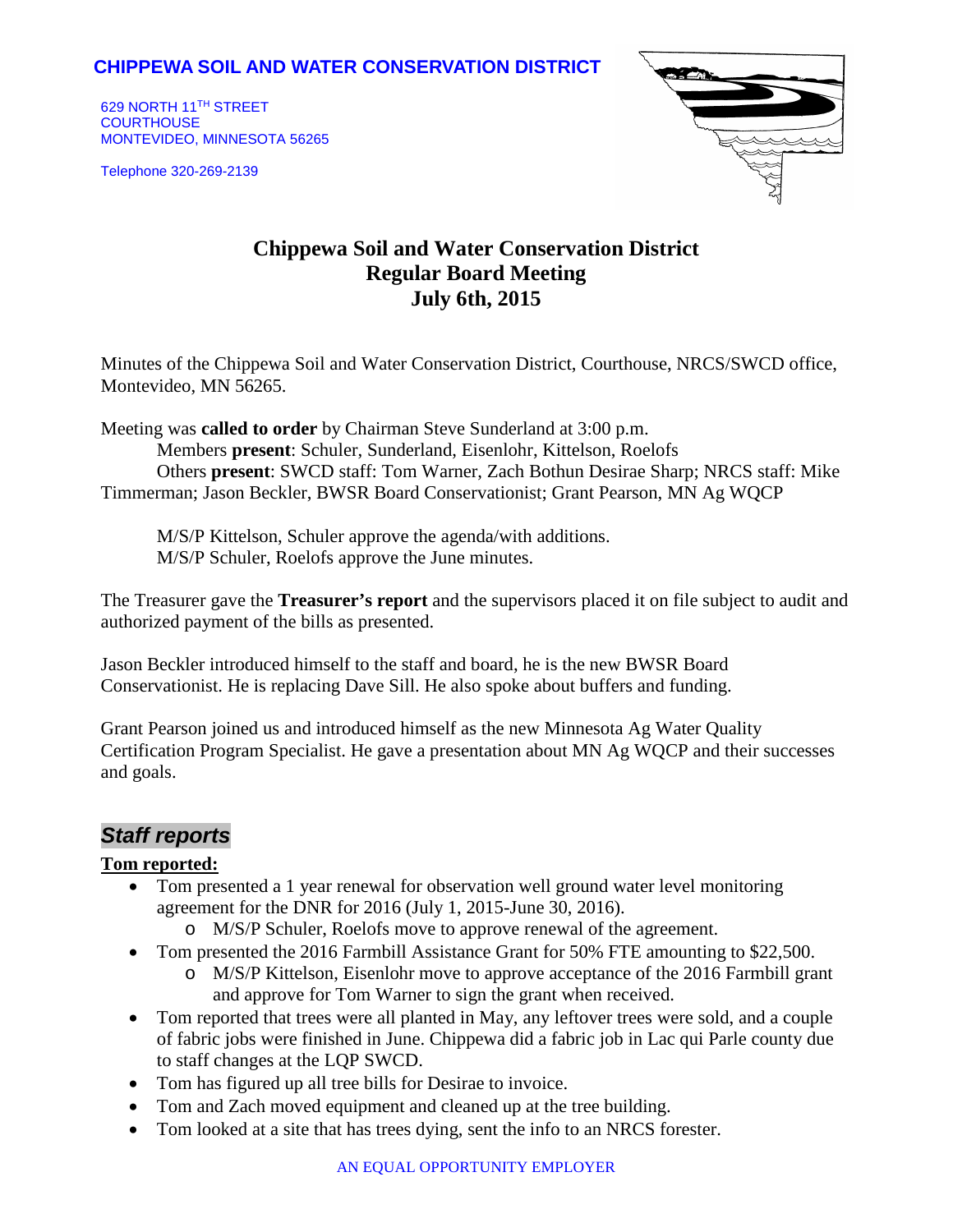### **CHIPPEWA SOIL AND WATER CONSERVATION DISTRICT**

629 NORTH 11TH STREET **COURTHOUSE** MONTEVIDEO, MINNESOTA 56265

Telephone 320-269-2139



- Tom met on site with BWSR engineer, BWSR technician, and neighboring landowners of a CREP wetland restoration site to discuss options for water leaving the easement area.
- Tom talked with a landowner about installation of a Flexamat crossing through wet swale on his CREP easement for maintenance purposes.
- Tom and Zach are starting RIM site inspections from the list sent out by BWSR.
- Tom has been working on tile drain requests & 1026's.
- Tom's WCA hours have been calculate through June and are ready for invoicing.
- Tom signed application for withdrawal of wetland credits for the Fiesta City Solar Project.
- Tom received application for wetland boundary for the Montevideo Farmer's Co-op Elevator railroad spurline.
- Tom has a hydrologic indicators training on July 13 at the U of M in Lamberton.

#### **Desirae reported**:

- Desirae discussed a Quickbooks training as well as Governance 101 and BWSR Academy.
	- o M/S/P Schuler, Roelofs move to approve Tom, Zach, Desirae and any supervisors that wish to attend, permission to attend Quickbooks training, Governance 101 and BWSR Academy.
- Desirae discussed Long Term Disability and Work Comp. Records that were found indicate that LTD has been provided since 1996 and possibly earlier. Board requested and outline of benefits by what is paid by employee and what is paid by employer.

#### **Zach Reported:**

- Zach has been busy seeding CRP, buffers, & food plots. Roughly 40 acres grass planted, 12 acres foot plots, and 30+ acres left to seed.
- Zach has been doing mowing & roto-tilling jobs.
- Zach has been preparing RIM/CREP spot check forms, ownership changes, etc.
- Zach noted that the WLI projects have been completed and paid out to landowners.
- Zach had submitted a RIM wellhead easement application but it was sent back.
- Zach noted the tree removal on Doug Kraay CREP Easement-included in LOp LTT's NAWCA Grant.
- Zach noted the Area II meeting in Glenwood was hosted by us on June  $10^{th}$ . Everything went well.
- Zach has had an influx of landowners calling about RIM funding due to Outdoor News article.
- Zach has been working on RIM and CRP contacts.
- Zach will be attending a Groundwater Workshop in Marshall on July 15.

#### **Shantel's Report (Given by Mike Timmerman in Shantel's absence):**

- Shantel has completed field verifications for preapproved CSP contracts.
- They have finished CSP plans and contracting.
- They are working on CRP plan writing for October start date, some re-enrollment and some new.
- Shantel has been doing CRP site visits for eligibility.
- They have flagged a few wetland boundaries that were requested.